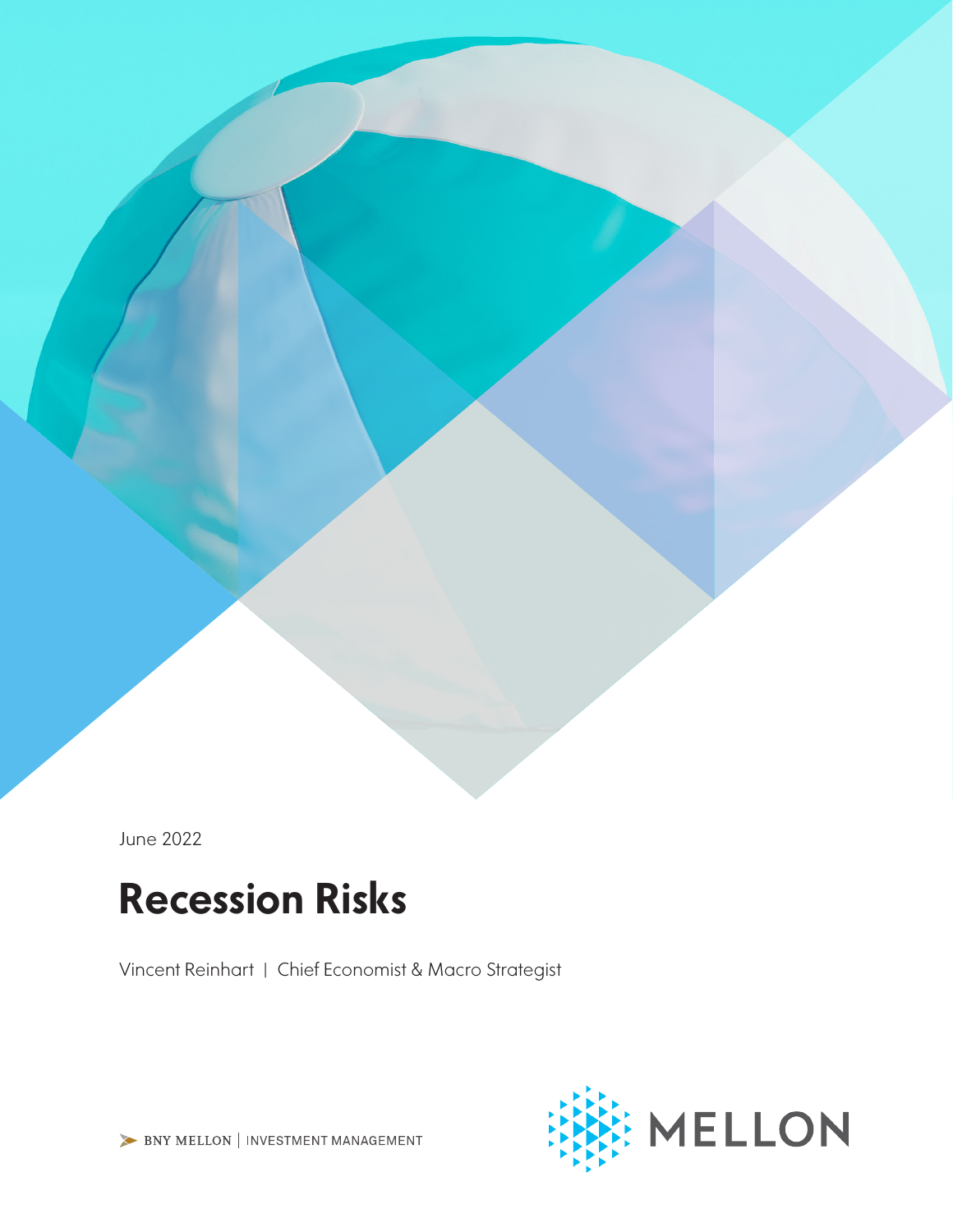

With inflation at a forty-year high, broad in scope and increasingly built into expectations, the Federal Reserve (Fed) has lost the anchor of price stability. Officials there now accept that, to recover its lost goal, they will have to remove extant policy accommodation and ultimately impose restraint. Reducing inflation requires pulling the level of aggregate demand below the economy's potential to produce—intentionally inducing resource slack. The business cycle is inherently nonlinear around turning points, and even a small pickup in unemployment, well within the neighborhood of that necessary to disinflate, is typically associated with recession. Indeed, six of the seven times in the modern era that the Fed embarked on tightening spells, the US economy entered recession.

We believe this time should not be different, and we estimate there is a seven-in-ten chance the US economy turns down within four quarters. These are more forbidding odds than when we last revisited the topic because the inflation problem is evidently worse, and the Fed is showing more resolve in addressing it. At their most recent meeting, the members of the Federal Open Market Committee (FOMC) admitted that they have to do something hard—raise the policy rate well above 3 percent within the year—but they have not yet admitted all the likely consequences. In particular, their latest Summary of Economic Projections (SEP) includes the forecast of a 2 3/4 percentage point decline in inflation in 2023 as supply constraints lift that allows them to undercount the necessary expected firming. The SEP also sees the unemployment rate drifting up ½ percentage point, a historically reliable marker of recession.

The troubling aspect of the outlook is that the most probable way to avoid recession is if the Fed suspends its effort to disinflate before completely reclaiming its goal. We see this as a major risk in 2023.

### Peak Inflation?

Two once-in-a-century events, a pandemic and a large-scale land war in Europe, were shocks to both aggregate supply and demand. Assessing the balance between and persistence of them proved difficult, and central banks mostly got it wrong in real time. The Fed in particular was more concerned about supporting demand because it believed that supply disruptions would prove fleeting as the lifting of health concerns allowed the return to work and disruptions to transportation chains were worked around. Thus, Fed officials joined "team transitory" and forecasted inflation would fall even as the unemployment rate tracked below its natural rate and the policy interest rate remained negative in real terms.

In the event, demand was supported by massive fiscal stimulus, supply-chain disruptions persisted, health hesitancy lingered as the virus mutated, and a significant volume of important commodities did not show up on the world market. Fed officials now expect that inflation has peaked around its current level of 8  $\frac{1}{2}$  percent in terms of consumer prices and that modest slowing in aggregate demand returns it to around goal by 2024.

We fear that inflation has plateaued, not peaked, and that correcting the problem involves a harder and longer slog than even in the Fed's update outlook. Four mechanisms are primarily responsible:

- 1. Prices are increasing in most categories of the household basket, including categories that are traditionally very inertial, such as owner's equivalent rent. Once in motion, they stay in motion.
- 2. Even though wage growth has been robust, compensation has lagged well behind consumer prices over the past year. The efforts of workers to regain lost purchasing power will keep the cost-price spiral spinning.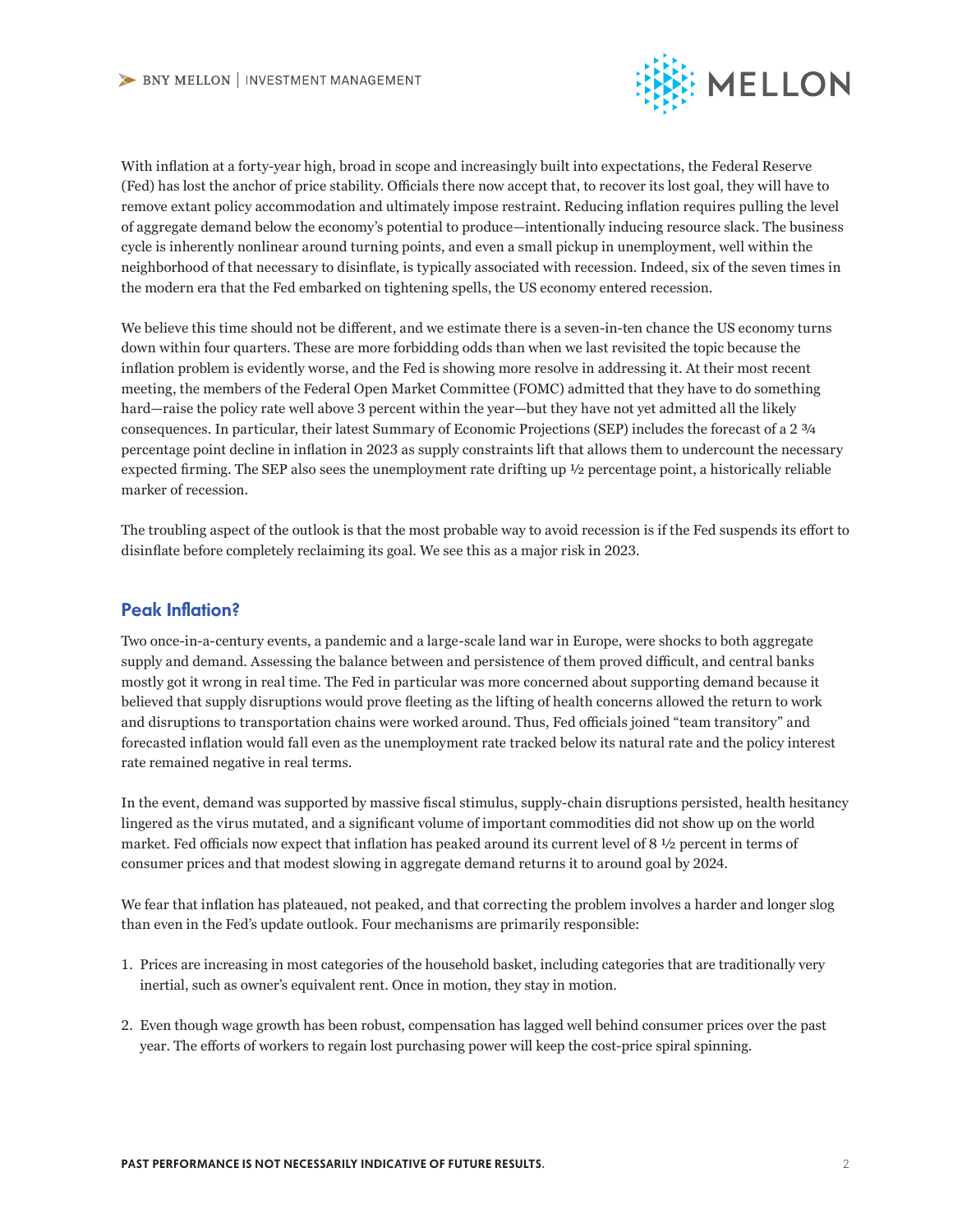

- 3. Households and firms are increasingly building higher inflation into their expectations. The US has broken out of the Volcker-Greenspan zone of price stability and now changeable prices are a material concern in their decisionmaking.
- 4. Inflation is broadly higher with most trading partners, making it easier for firms to raise prices without concerns for market share and pressures in commodity markets showing through.

As the persistence of inflation sinks into the understanding of investors, they will appreciate the extent to which the Fed has to firm policy and put the economy at risk. This will prolong the difficulties of equity markets, longer-term Treasury yields should increase some more, and corporate spreads widen relative to that base. While almost all major central banks will be firming policy, the Fed heads the pack, further supporting the foreign exchange value of the dollar.

## The Fed's Reaction Function

The Fed miscalculated epically in March. Chair Powell and his colleagues believed that they would capture market attention and reclaim their credibility with rate guidance of quarter-point firmings at the last seven scheduled FOMC meetings of 2022. While that forecast, indeed, represented an unprecedented policy pivot, firming of that limited magnitude could only be justified if inflation were also seen to slow considerably despite excess demand persisting and the real policy rate remaining negative. Public reaction largely ignored the Fed's policy intent, but rather focused on this macroeconomic justification, which was rightly criticized as incredible. Coming on the heels of incorrectly holding that the prior run-up in inflation would be transitory, the tone of Fed conversations reflexively darkened.

Despite the sterner tone from Fed Chair Powell at his press conference, officials probably feel constrained in expressing their pessimism about economic prospects. Under the hood of their latest communications, they seem to appreciate the extent of the policy problem, as witnessed by their sudden veering from the path of gradualism to raise rates ¾ of a percentage point. However, their economic forecasts still seem to be sugar coated. In the SEP published on June 15, inflation is recognized as more persistent in 2022, but it still falls markedly next year as supply constraints presumably (and unlikely in our view) lift. The rise in the median unemployment rate puts the economy in recession territory, but this regularity was unmentioned by Fed officials. Our forecast is darker still, with a smaller drop in inflation and a larger increase in the unemployment rate. Whether Fed officials have the internal discipline and external political support to continue to do whatever it takes to regain price stability is an open question. For all their expressed support of the goal of price stability, central bankers were increasingly more forceful in providing policy accommodation when the economy softened over the past few business cycles. This sets the bar higher for a quick policy reversal, at least as expected by politicians and investors. The Fed will be tested and may well stop short of returning inflation to 2 percent in favor of supporting employment in 2023 and 2024.

#### Debt & the Global Funding Crunch

Longer-term government yields and sovereign risk spreads have widened as the Fed marches deeper into its policy-firming spell. Such changes in the risk-free rate increase the discount rate applied to all future income of long-lived assets and typically lead investors to reassess future income streams. That is, monetary policy firming challenges business models, both of private firms expected to face a slowdown in earnings and of governments under more budget pressure. More for the latter and less for the former, national balance sheets deteriorated during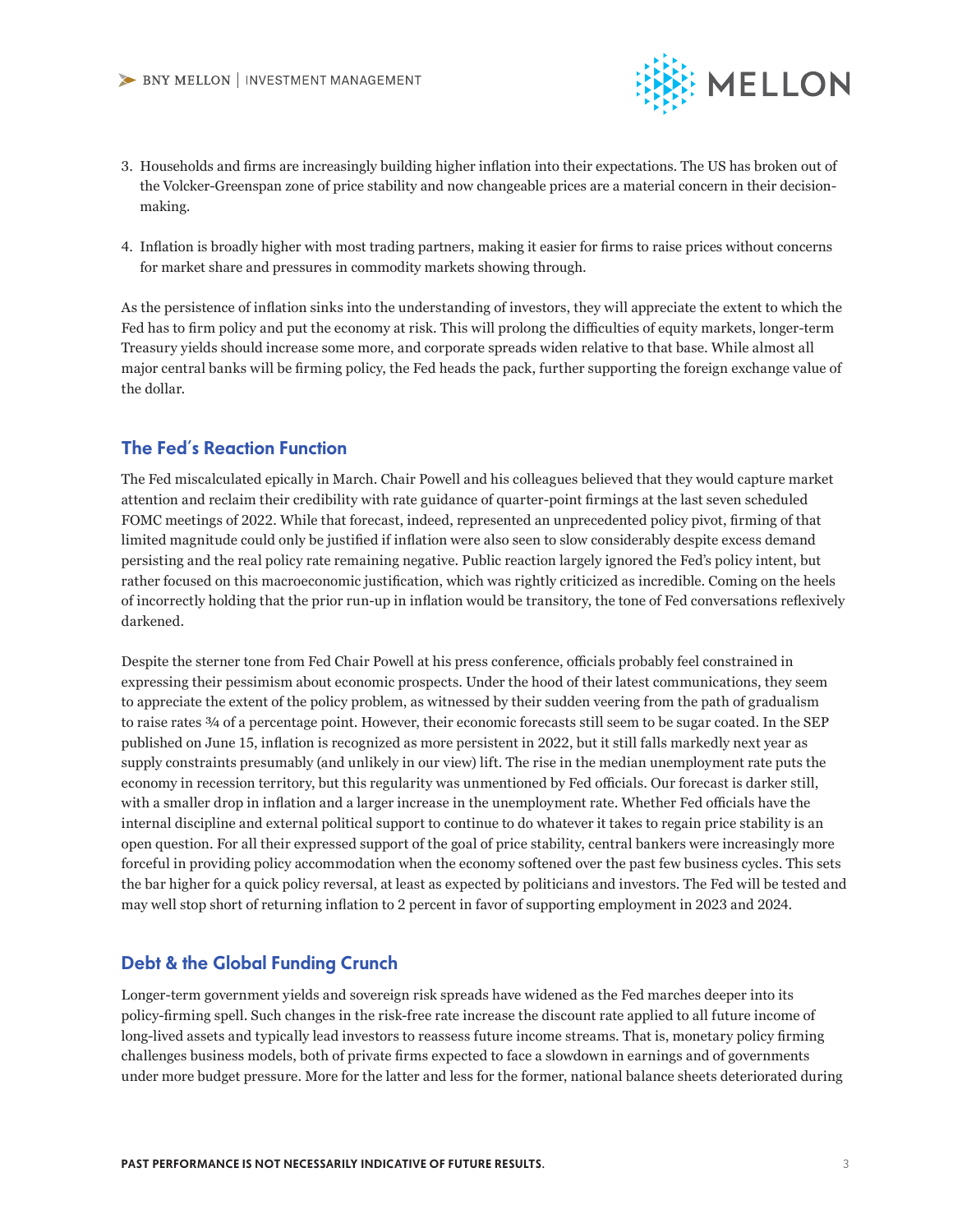

the pandemic. The contraction in economic activity and ballooned health costs worsened budget balances in all countries and, in many countries, officials followed the lead of the US in providing unprecedented fiscal support to income, even among emerging market economies that previously moved policy pro-cyclically out of concerns about capital flows. The US example was striking: Because of federal government support, real disposable income grew at a double-digit pace in 2020 even as real GDP contracted.

As a result, debt has reached record levels relative to nominal activity in many economies. Investors have tolerated this situation up to now because interest rates in financial centers have been extraordinarily low and international official institutions appeared supportive of emerging market and developing economies. Those policy efforts, however, were mostly about forbearance (the Debt Servicing Suspension Initiative) or not applied (the Common Framework). As monetary policy firms worldwide, that tolerance will be tested. Already, spreads of the sovereign debt of emerging market economies have widened. Among advanced economies, sovereign bond investors are showing the weight of the strain, especially in the Euro area. The status of the former is especially difficult to determine given the opaqueness of the lending terms of the major participant in that market, China. It is likely there is a rolling renegotiation of terms underway. Where open finance is more prevalent, we expect a number of sovereign credit events over the next two years. Those events rarely go smoothly when global finance comes to a sudden stop.

Pre-existing conditions make the economic and financial situation in Europe the most perilous among the advanced economies. Coping with the coronavirus has been decidedly uneven. Supply disruptions, evidenced in markedly higher energy prices, contribute to pushing Euro area inflation higher. The Russian invasion of the Ukraine makes matters worse. Europe trades more with Russia, has larger banking exposures, and the European Union is the likely destination of the lion's share of the staggering number of Ukrainian refugees. Moreover, the impairment of global trade bulks larger in trade-centric Europe. Up to now, the macroeconomic concerns of the leading countries in the Euro area have argued for a low policy rate that lessens the microeconomic tension among the smaller economies with more questionable debt sustainability prospects. Even underneath this surface calm, intra-Euro area reserve flows, in the form of Target 2 balances, have reached an unprecedented scale. Going forward, expect to see political resentment within the Euro area to intensify along the North-South axis. As the alignment of national interests breaks down, pressure will intensify on the European Central Bank (ECB) to engineer sector sovereign support while firming policy in the aggregate. ECB efforts will probably forestall a sovereign credit event in Europe, but it will likely be at the cost of taking longer to return inflation to its goal.

A credit event in the US is even further remote, which is one of the advantages of being a reserve currency. However, American politics is most dysfunctional and agreement to put the federal budget on a more sustainable path seems well out of reach. The viability of the current policy trajectory, as well described by the Congressional Budget Office in its recent long-term budget outlook, requires investors (especially foreign ones) to make US obligations an increasing share of their portfolios at unattractive rates in both nominal and real terms. According to Stein's law, something that is unsustainable ultimately stops. Given the status of the US in asset holding and transacting, it ultimately may well take a long time. However, as the world political order seems likely to have a tall border of restriction and sanctions between some nations, alternatives to the US dollar will be forthcoming and the event horizon may shorten. And even before a major seismic shift in finance may come significant re-pricing of risk, which will be hard on holders of US dollars but put the necessary pressure on the US political class to make the unsustainable sustainable.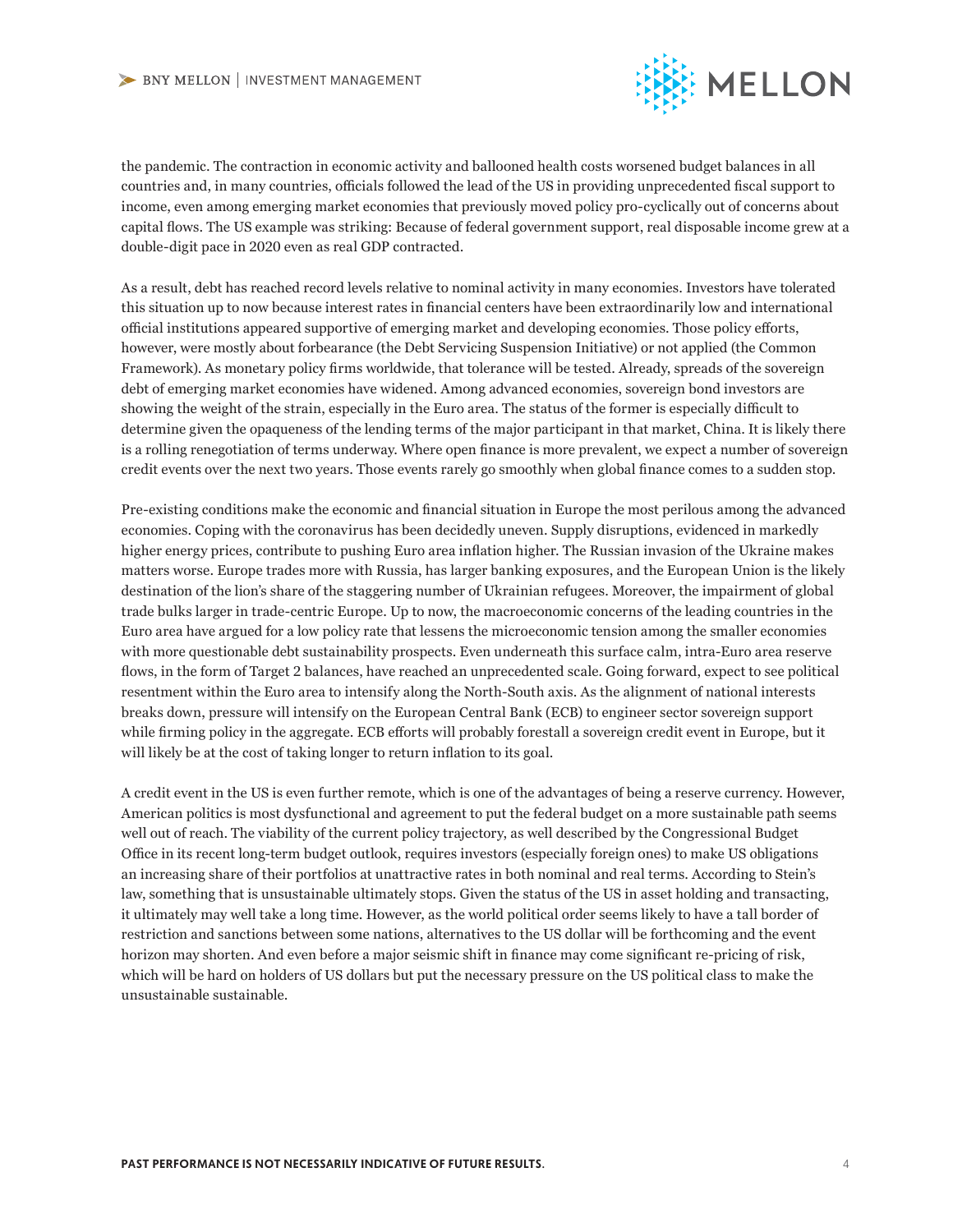#### BNY MELLON | INVESTMENT MANAGEMENT





Vincent Reinhart

Chief Economist & Macro Strategist

Vincent is the firm's Chief Economist and Macro Strategist. In this role, he is responsible for developing views on the global economy and making relative value recommendations across global bond markets, currencies and sectors.

Previously, Vincent served as the Chief US Economist and a managing director at Morgan Stanley. For the prior four years, he was a resident scholar at the American Enterprise Institute (AEI). Vincent also worked in several roles at the Federal Reserve over 24 years, including Director of the Division of Monetary Affairs and Secretary and Economist of the Federal Open Market Committee (FOMC). His responsibilities at the Federal Reserve included directing research and analysis of monetary policy strategies and the conduct of policy through open market operations, discount window lending and reserve requirements. Prior to these roles, he was the principal liaison with the domestic desk at the Federal Reserve Bank of New York and was responsible for preparing a document outlining policy alternatives for each FOMC meeting. He was Deputy Director in the Division of International Finance and Associate Economist of the FOMC and spent five years at the Federal Reserve Bank of New York in both the domestic and international research departments.

His academic publications primarily concern the conduct of policy and issues related to the monetary transmission mechanism as well as an analysis of alternative auction techniques and Treasury debt management. After an undergraduate training at Fordham University, he received graduate degrees in economics at Columbia University.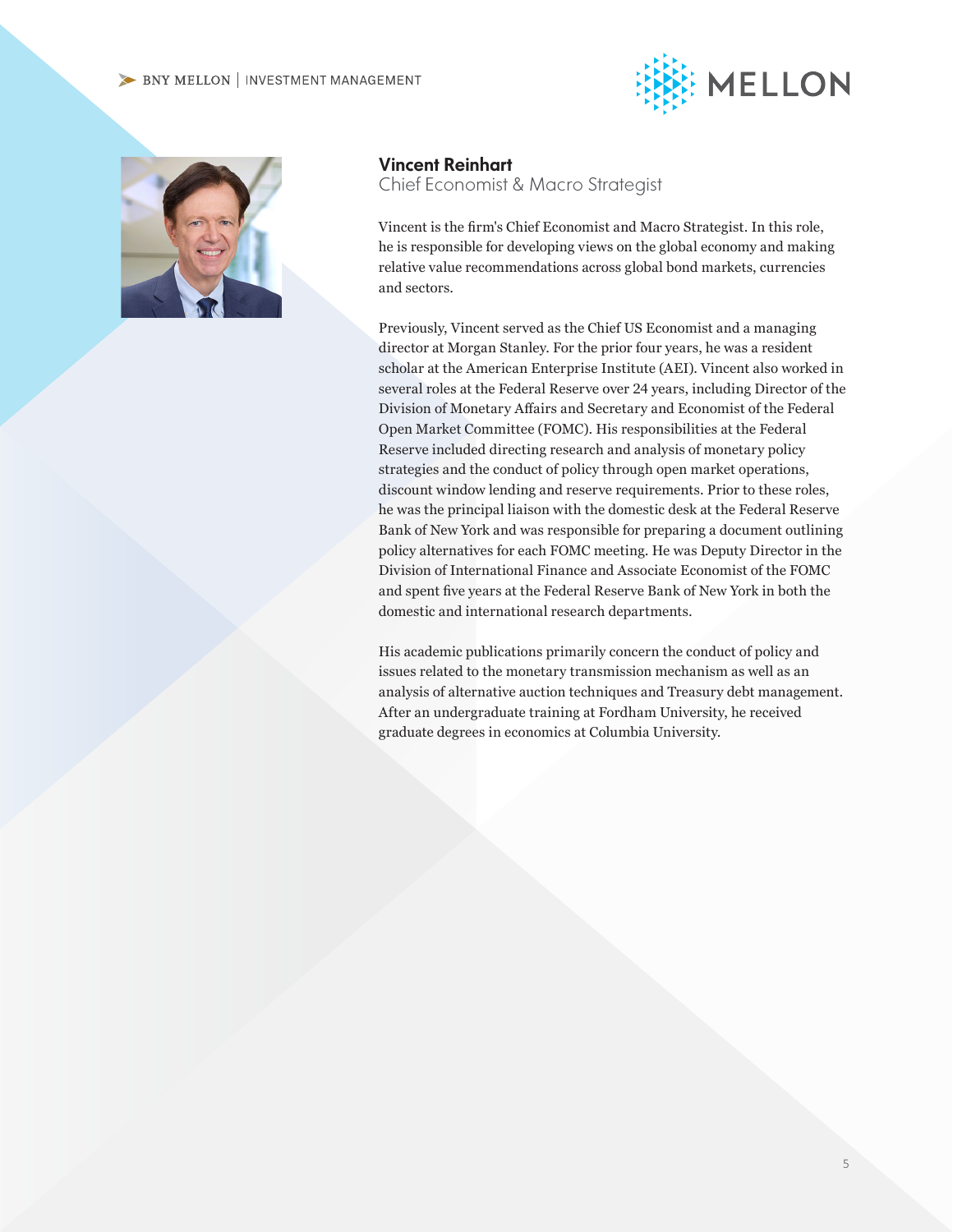

#### **Disclosure**

#### PAST PERFORMANCE IS NOT NECESSARILY INDICATIVE OF FUTURE RESULTS.

All investments involve risk, including the possible loss of principal. Certain investments have specific or unique risks. No investment strategy or risk management technique can guarantee returns or eliminate risk in any market environment. Past performance is no indication of future performance.

This material has been provided for informational purposes only and should not be construed as investment advice or a recommendation of any particular investment product, strategy, investment manager or account arrangement, and should not serve as a primary basis for investment decisions. Prospective investors should consult a legal, tax or financial professional in order to determine whether any investment product, strategy or service is appropriate for their particular circumstances. This document may not be used for the purpose of an offer or solicitation in any jurisdiction or in any circumstances in which such offer or solicitation is unlawful or not authorized. Views expressed are those of the author stated and do not reflect views of other managers or the firm overall. Views are current as of the date of this publication and subject to change. This information may contain projections or other forward-looking statements regarding future events, targets or expectations, and is only current as of the date indicated. There is no assurance that such events or expectations will be achieved, and actual results may be significantly different from that shown here. The information is based on current market conditions, which will fluctuate and may be superseded by subsequent market events or for other reasons. References to specific securities, asset classes and financial markets are for illustrative purposes only and are not intended to be, and should not be, interpreted as recommendations. Some information contained herein has been obtained from third party sources that are believed to be reliable, but the information has not been independently verified. No part of this material may be reproduced in any form, or referred to in any other publication, without express written permission.

Indices referred to herein are used for comparative and informational purposes only and have been selected because they are generally considered to be representative of certain markets. Comparisons to indices as benchmarks have limitations because indices have volatility and other material characteristics that may differ from the portfolio, investment or hedge to which they are compared. The providers of the indices referred to herein are not affiliated with Mellon Investments Corporation (MIC), do not endorse, sponsor, sell or promote the investment strategies or products mentioned herein and they make no representation regarding the advisability of investing in the products and strategies described herein.

Recent market risks include pandemic risks related to COVID-19. The effects of COVID-19 have contributed to increased volatility in global markets and will likely affect certain countries, companies, industries and market sectors more dramatically than others.

BNY Mellon Investment Management is one of the world's leading investment management organizations encompassing BNY Mellon's affiliated investment management firms and global distribution companies. BNY Mellon is the corporate brand of The Bank of New York Mellon Corporation and may also be used as a generic term to reference the Corporation as a whole or its various subsidiaries generally.

Mellon Investments Corporation (MIC) is a registered investment adviser and subsidiary of The Bank of New York Mellon Corporation (BNY Mellon). MIC is composed of two divisions: Mellon, which specializes in index management, and Dreyfus, which specializes in cash management and short duration strategies. Dreyfus is also a division of BNY Mellon Investment Adviser, Inc. (BNYMIA), a registered investment adviser.

Personnel of certain of our BNY Mellon affiliates may act as: (i) registered representatives of BNY Mellon Securities Corporation (in its capacity as a registered broker-dealer) to offer securities and certain bank-maintained collective investment funds, (ii) officers of The Bank of New York Mellon (a New York chartered bank) to offer bank-maintained collective investment funds, and (iii) Associated Persons of BNY Mellon Securities Corporation (in its capacity as a registered investment adviser) to offer separately managed accounts managed by BNY Mellon Investment Management firms.

For more market perspectives and insights from our teams, please visit [www.mellon.com.](http://www.mellon.com)